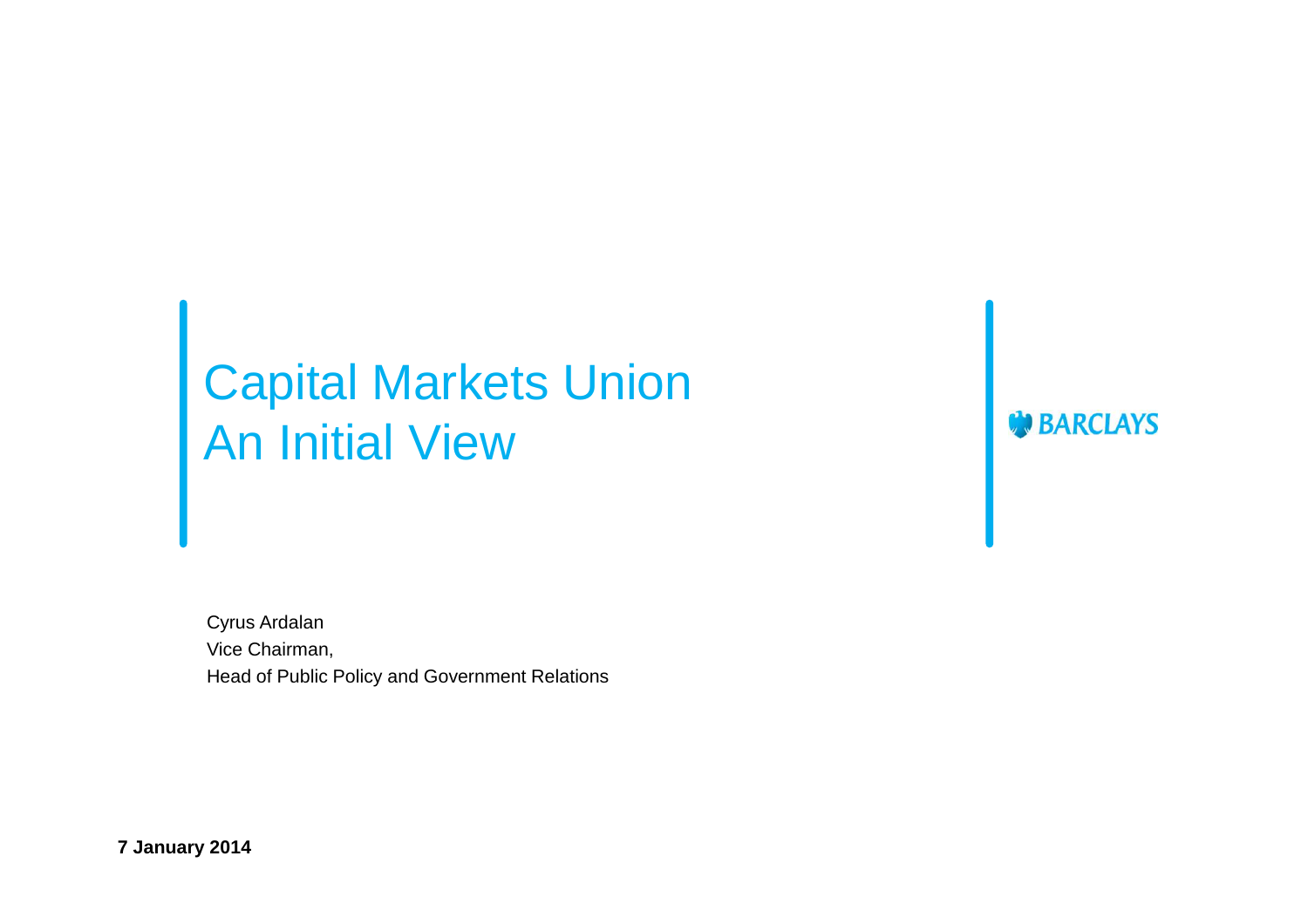#### The CMU Initiative

- General agreement on the CMU's objectives
	- oImprove financing of the economy through further developing and integrating capital markets
	- oRebalance the intermediation process in the EU
	- $\circ$  Key initiative to restore growth
- CMU has been widely analysed EBF, BBA, AFME, ICMA, IRSG
	- o Focused on benefits, general principals and specific products
- • Challenges are also recognised:
	- oNot about transplanting US capital markets into Europe.
	- oDistinct from Banking Union
	- oComplex – ecosystem
	- o Need phased approach

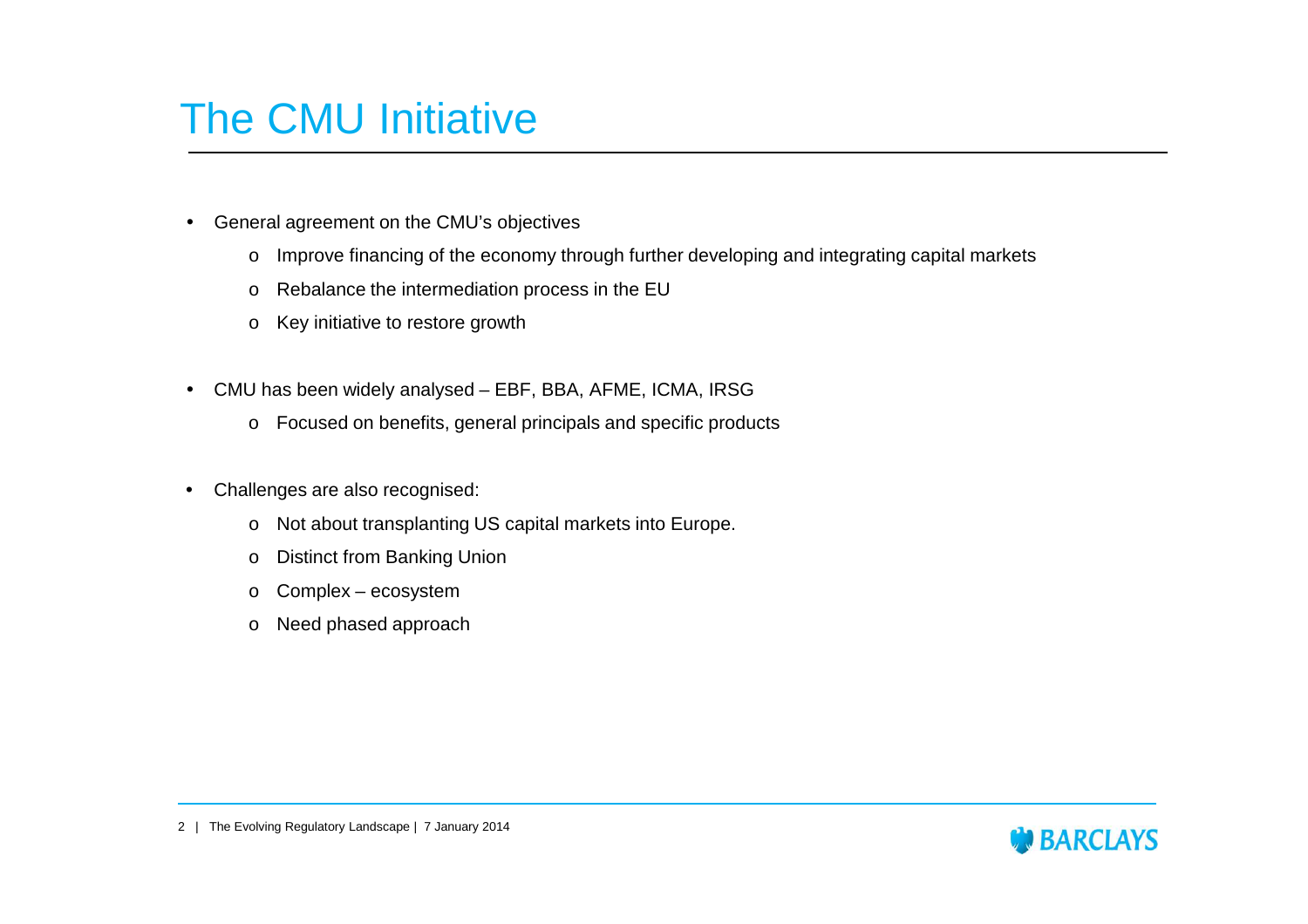## The strategy for achieving a CMU

- Green Paper recognises complexity of task --- focusing on:
	- oCurrent challenges in financial markets in the EU
	- oPriorities for early action – quick wins
	- oMeasures to develop and integrate capital markets
- Risk we focus on products and not the system as a whole:
	- oAchieve tactical gains at the cost of more broad based and comprehensive change
	- oImportant that a holistic approach to establishing an effective eco-system is adopted
- Need to consider the fundamental drivers of capital markets
	- oDevelop a topology to evaluate products against these drivers
	- oKey reforms necessary to facilitate drivers to create an effective ecosystem
- Drivers need to be identified for:
	- oIssuers to use capital markets for financing
	- oInvestors to place assets in the capital markets
	- oIntermediaries to provide cost effective intermediation linking the two together
- Create an ecosystem and products will follow positive use of industry dynamism



<sup>3</sup> | The Evolving Regulatory Landscape | 7 January 2014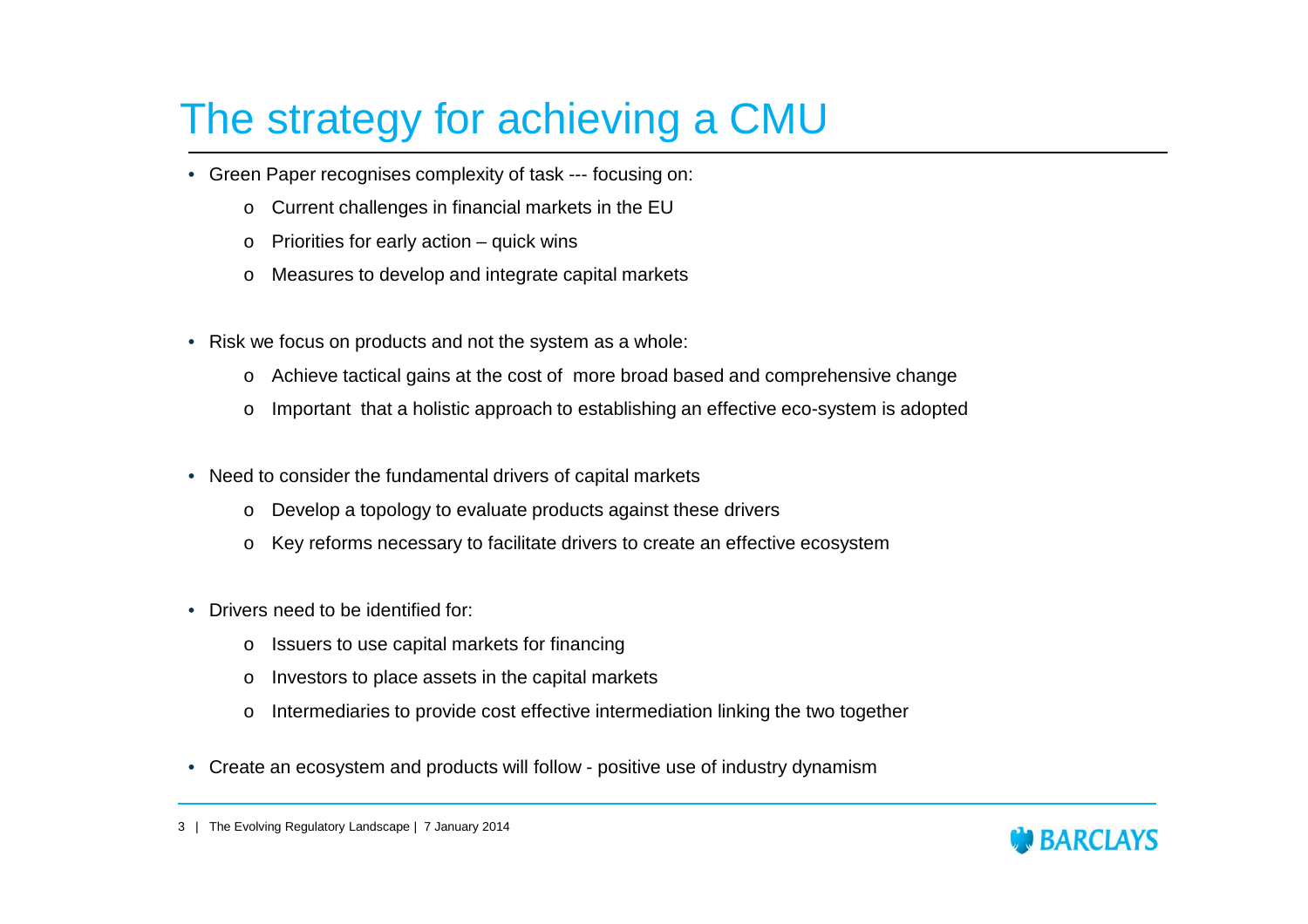### Capital market drivers: Issuers

- • Disclosure requirements
	- o Listing requirements
	- o Simplification of prospects directive
- Legal environment
	- oInsolvency laws
	- o Securities ownership rights
	- o Bankruptcy regimes
- • Fiscal regimes
	- o Financial transaction taxes
	- oInterest cost deductibility
- • Information
	- oMarket research
	- o Education—culture change



<sup>4</sup> | The Evolving Regulatory Landscape | 7 January 2014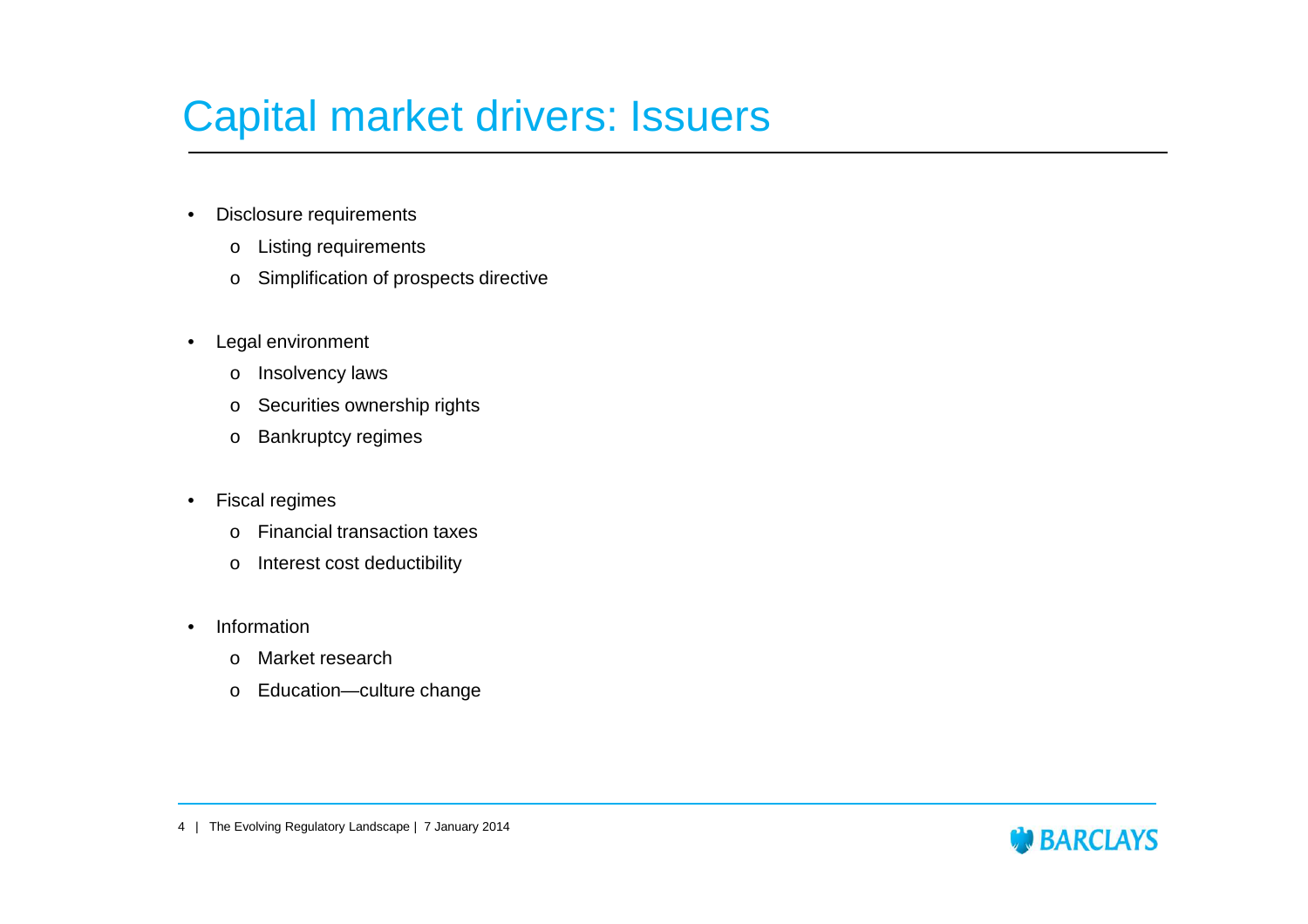### Capital market drivers: Investors

- • Increase retail investment in capital market products:
	- o Financial literacy EU project "Consumer Classroom"
	- oSimplicity of products
	- oChannels for marketing investments
	- o Information: home bias, SME credit scoring
	- oAdvice
	- oCulture and traditions
	- o Consumer protection
- • Increase funds under institutional management:
	- o Funded pension funds: US 75%, UK 96%, Italy/Spain/Germany/France<8%
	- oInvestment Policies

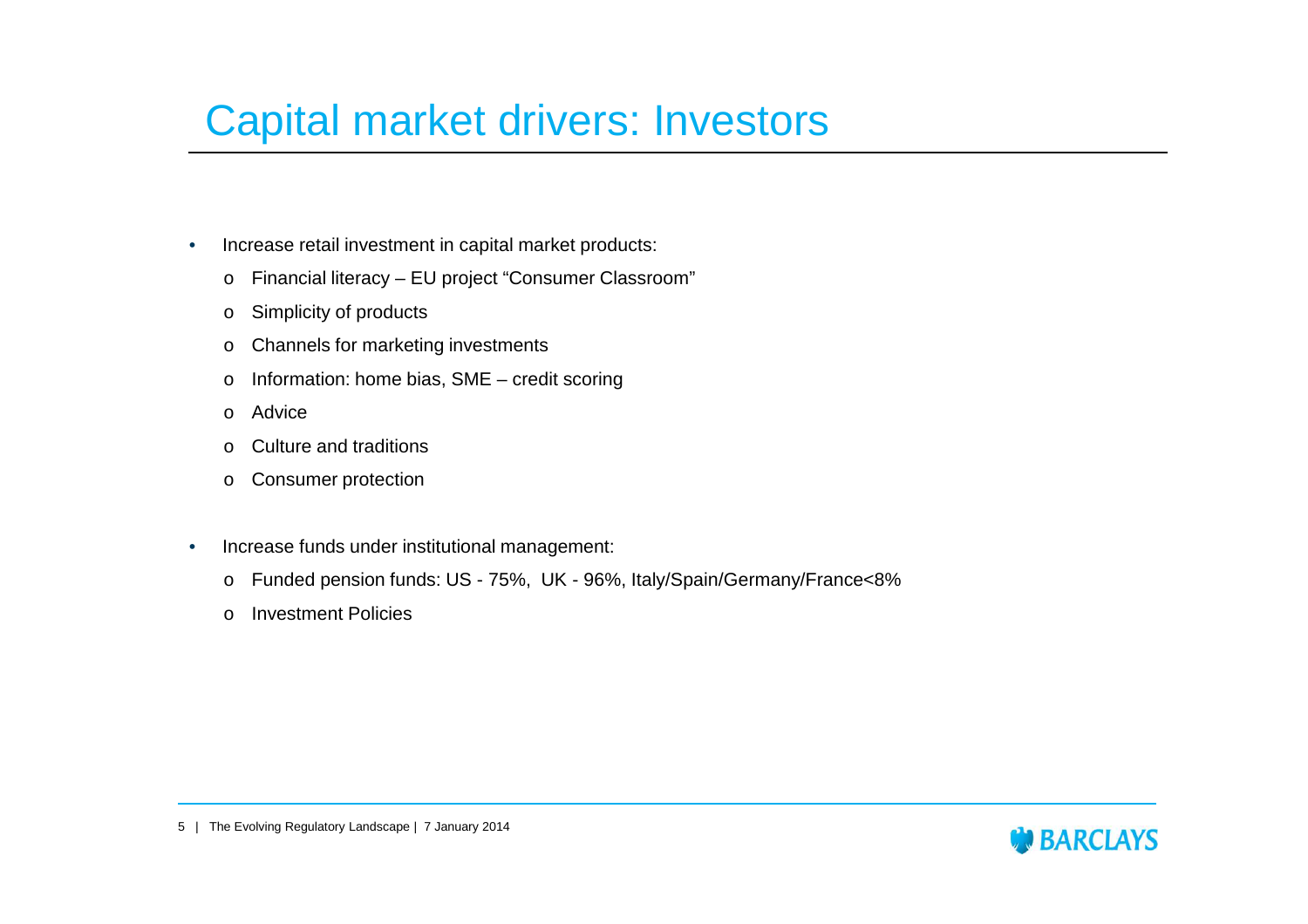### Capital market drivers: Intermediaries

- • Reduce the costs of intermediation
	- o Capital
	- o Collateral fluidity
	- o**Liquidity**
	- o Exit opportunities
	- oTax
	- o Clearing and settlement costs/systems
- • Strengthen the institutional framework and the role of intermediaries
	- $\circ$  Institutions need for IB's and brokerage operations
	- o Technology –trading platforms